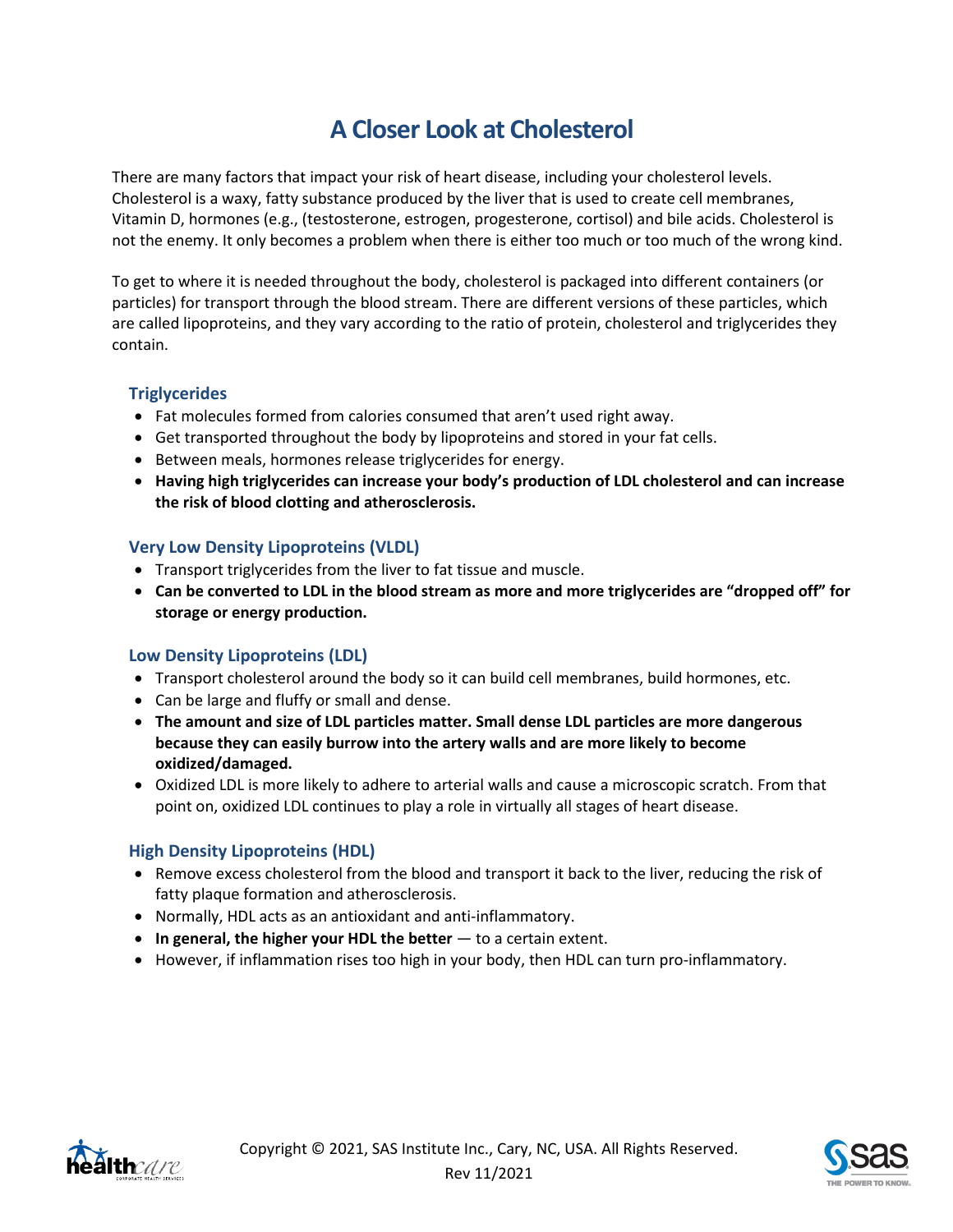## **Lab Tests for Lipids**

Lipoproteins are like cars that carry cholesterol and fats around the body, and the cholesterol and fats are like passengers in the car.

- The **lipid panel test** looks for **how many passengers** there are in each car (measures the concentration of cholesterol inside the lipoproteins).
- The **lipid particle test** tells you **how many cars are on the road** (measures the lipoprotein particle number).

Both tests provide important information, but research is showing that the number of cars on the road (particle number) is a better indicator of heart disease (along with the particle size as previously mentioned under LDL). Your health care provider may also order additional tests to get a more comprehensive understanding of your cardiovascular risk factors.

| <b>Lipid Panel Test</b>  |                 |
|--------------------------|-----------------|
| <b>Total Cholesterol</b> |                 |
|                          |                 |
| < 200                    | Desirable       |
| 200-239                  | Borderline high |
| >240                     | High            |
|                          |                 |
| <b>Triglycerides</b>     |                 |
| < 150                    | Desirable       |
| 151-199                  | Borderline high |
| 200-499                  | High            |
| $\geq$ 500               | Very high       |
|                          |                 |
| <b>VLDL</b>              |                 |
| $5 - 40$                 | desirable       |
| >40                      | undesirable     |
|                          |                 |
| <b>LDL Cholesterol</b>   |                 |
| < 100                    | Desirable       |
| 100-129                  | Near desirable  |
| 130-159                  | Borderline high |
| 160-189                  | High            |
| >190                     | Very high       |
|                          |                 |
| <b>HDL Cholesterol</b>   |                 |
| $<$ 40                   | Undesirable     |
| $\geq 60$                | Desirable       |
|                          |                 |

| <b>Lipid Particle Test</b> |                      |  |  |
|----------------------------|----------------------|--|--|
| LDL-P                      |                      |  |  |
| $<$ 1000                   | Optimal              |  |  |
| 1000-1299                  | Moderate risk        |  |  |
| 1300-1599                  | Borderline high risk |  |  |
| 1600-2000                  | High risk            |  |  |
|                            |                      |  |  |
| <b>Small LDL-P</b>         |                      |  |  |
| $527$                      | Optimal              |  |  |
|                            |                      |  |  |
| <b>LP-IR Score</b>         |                      |  |  |
| <45                        | Optimal              |  |  |



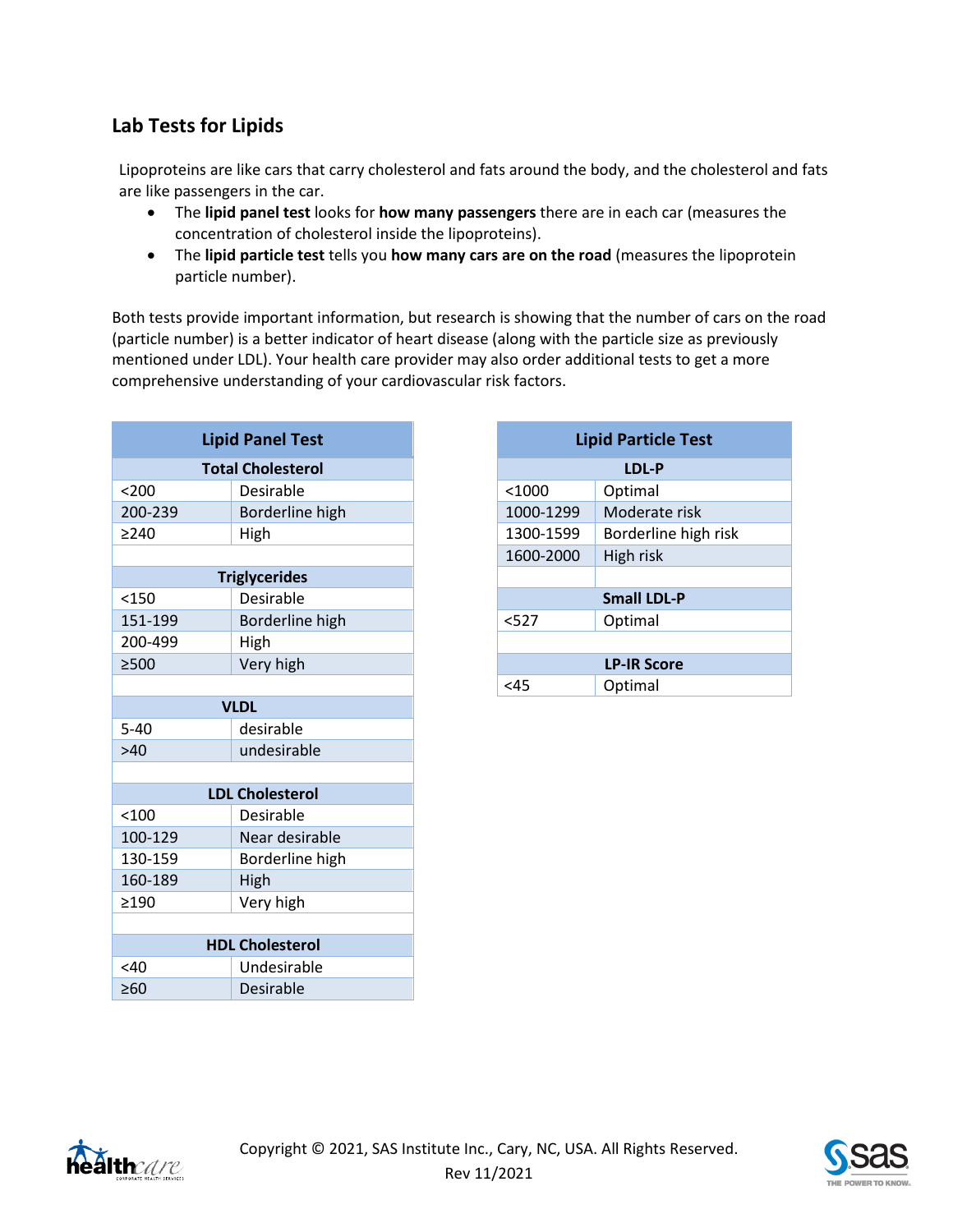## **Ten Tips to Improve Your Cholesterol Numbers**

Many factors can affect your cholesterol quality and quantity. Genetics, age and gender have some impact, however lifestyle plays a very large role in determining your cholesterol numbers.

Nutrition research shows that **refined carbohydrates and excess sugar** have a bigger impact on our cholesterol quantity than we used to think. In 2020, a study published in the Journal of the American College of Cardiology reported, "Although saturated fatty acids increase LDL cholesterol, in most individuals, this is not due to increasing levels of (the dangerous) small, dense LDL particles, but rather larger LDL particles, which are much less strongly related to CVD risk."

### **To optimize cholesterol levels and to decrease the risk of oxidation of LDL cholesterol, eat fewer packaged and processed foods and more real, whole foods.**

- **1. Reduce or eliminate refined carbohydrates and excess sugar** Sugar, white flour, white rice, other processed grains and foods made from those items (e.g., white bread, pasta, crackers, cereal, pretzels) can increase triglycerides and the dangerous kinds of LDL cholesterol and reduce the beneficial HDL cholesterol. Read ingredients to determine if foods are high in refined carbs or sugar. **Small portions of dark chocolate (70% or greater)** contain powerful cholesterol-benefitting polyphenols, so 1-2 squares may be a good option for satisfying a sweet tooth.
- **2. Fill ¼ of your plate or less with whole intact grains, starchy vegetables or fruit** Intact grains like steel cut oats, wheat berries, quinoa, millet or brown rice provide more fiber and nutrients than their processed counterparts. Nutrient dense carbohydrates like sweet potatoes, butternut squash and whole fruits are also a great source of nutrients and fiber. **Cholesteroloptimizing standouts: oats, barley, red grapefruit, watermelon, pomegranate seeds (or pomegranate juice limited to a very small portion of ~ 1 ½ ounces).**
- **3. Fill ½ of your plate with non-starchy vegetables** Loaded with powerful antioxidants (to help prevent excess oxidation), nutrients and fiber, all non-starchy vegetables help improve cholesterol and heart health in many ways. Aim for a colorful variety of non-starchy vegetables daily. **A few potential cholesterol-optimizing standouts: tomatoes, onions, artichoke, dark leafy greens, fennel, cabbage.**
- **4. Eat more fatty fish** Fish like **salmon** and **sardines** are rich in the omega-3 fatty acids EPA and DHA which are potent anti-inflammatory fats. They can decrease LDL particle number, increase particle size (to the less dangerous large fluffy LDL particles) and decrease triglycerides. **Aim to consume 2-3 servings of fatty fish weekly***.* Supplemental EPA and DHA may be beneficial if you don't consume adequate amounts from food, but talk to a Registered Dietitian Nutritionist or other health care provider before choosing a fish oil supplement because quality of fish oil varies dramatically from product to product.
- **5. Include healthy fats at each meal** Plant-based fats like raw nuts and seeds (especially **walnuts** and **almonds**), **avocados**, **olives** and **extra virgin olive oil** are also helpful in keeping our cholesterol healthy.



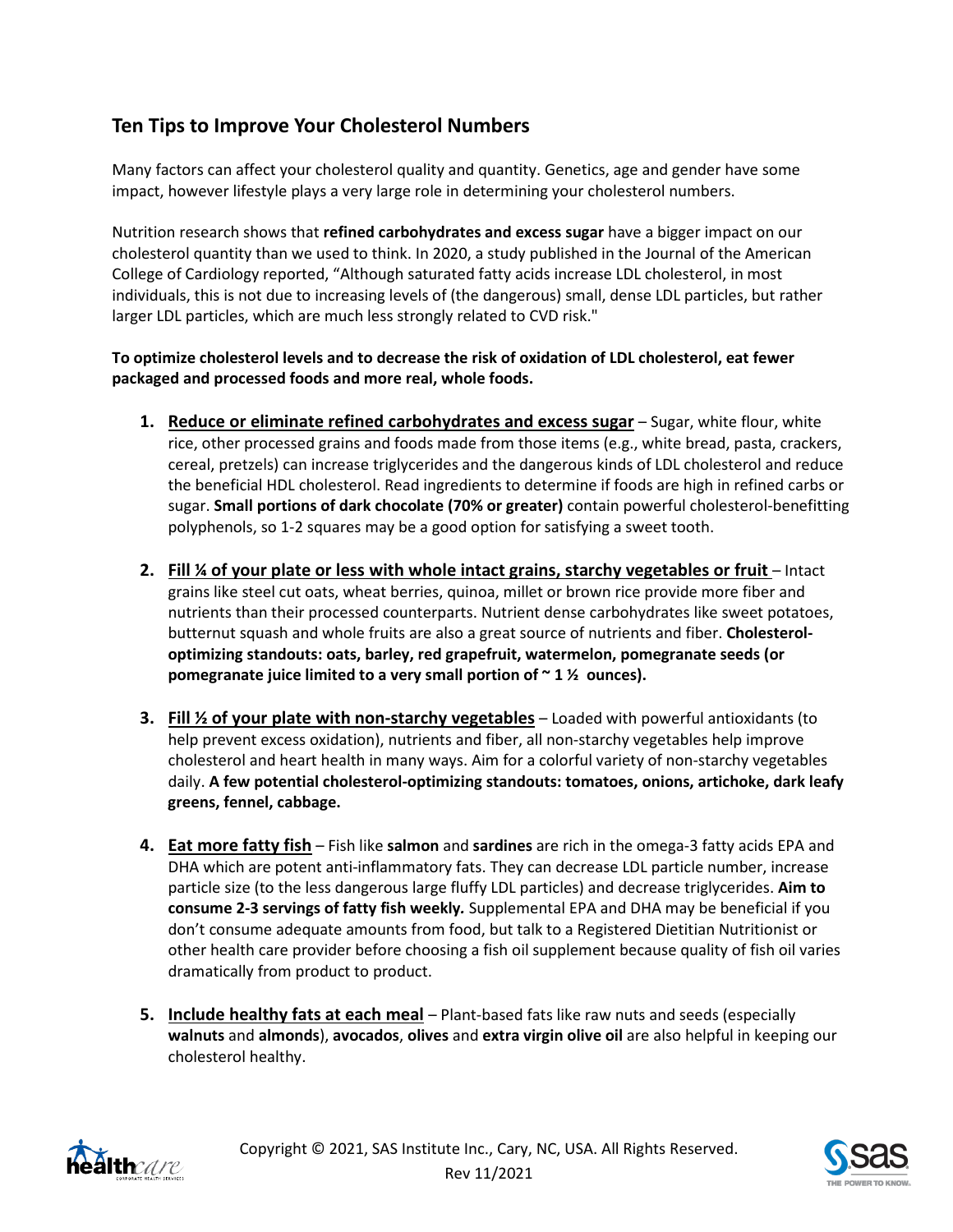**6. Eliminate industrially processed fats and oils, and moderate intake of saturated fat** – Industrial seed oils extracted from soybeans, corn, rapeseed (source of canola oil), cottonseed and safflower seeds are easily oxidized during processing and are high in omega-6 fatty acids which contributes to a pro-inflammatory omega-6 : omega-3 ratio. Trans fats (also known as partially hydrogenated oils), which lower HDL, increase the dangerous forms of LDL and increase triglycerides, have been banned in many countries including the U.S. As manufacturers have removed trans fat from their products (e.g., cookies, biscuits, pie crusts, crackers, margarine, nondairy creamers, deep fried foods, fast food) many have replaced them with shelf-stable saturated fats that are still highly processed and should be avoided.

Some saturated fats have certain health benefits but can be easily overdone and can impact total LDL cholesterol levels. When using saturated fat in cooking, stick with small portions of organic virgin coconut oil, grass fed butter or grass-fed ghee.

- **7. Include quality protein at each meal** Choosing skinless, lean cuts of meat and pastureraised/grass-fed meats and animal products (like dairy) or plant-based proteins (like tempeh, tofu, lentils and beans) can provide the nutrients your body needs while limiting excessive amounts of saturated fats. **Cholesterol-optimizing standout: soybeans (like edamame and tempeh)**
- **8. Limit alcohol consumption** Excess alcohol can increase triglyceride levels. Limit alcohol to no more than 1 standard drink per day for women or 2 standard drinks per day for men. If you already have elevated triglycerides, you may need to reduce this further.
- **9. Drink green tea** Drinking green tea has been shown to be beneficial for reducing triglycerides, cholesterol and LDL cholesterol. The general recommendation is about **3 cups of green tea per day**, which supplies a therapeutic dose of 240-320 mg of polyphenols.
- **10. Eat probiotic-rich foods** Research suggests that the quality of the bacteria in the gut plays a role in inflammation and cholesterol. Several different lactobacillus, bacillus and bifidobacteria strains have been shown in studies to lower cholesterol levels in the blood. The best way to get a variety of probiotic strains is through fermented foods such as **kefir, yogurt, natto, fermented pickles, fermented sauerkraut, kimchi** and other fermented vegetables.

Diet isn't the only thing that can impact your cholesterol and heart health. Chronic inflammation, poor thyroid function, stress overload, insulin resistance, certain medications and other health issues can impact your cholesterol too. Having regular checkups with your health care provider is important to stay on top of your health.

**Address all aspects of your health, including daily movement or exercise, stress management and sleep to help reduce your risk of heart disease**.